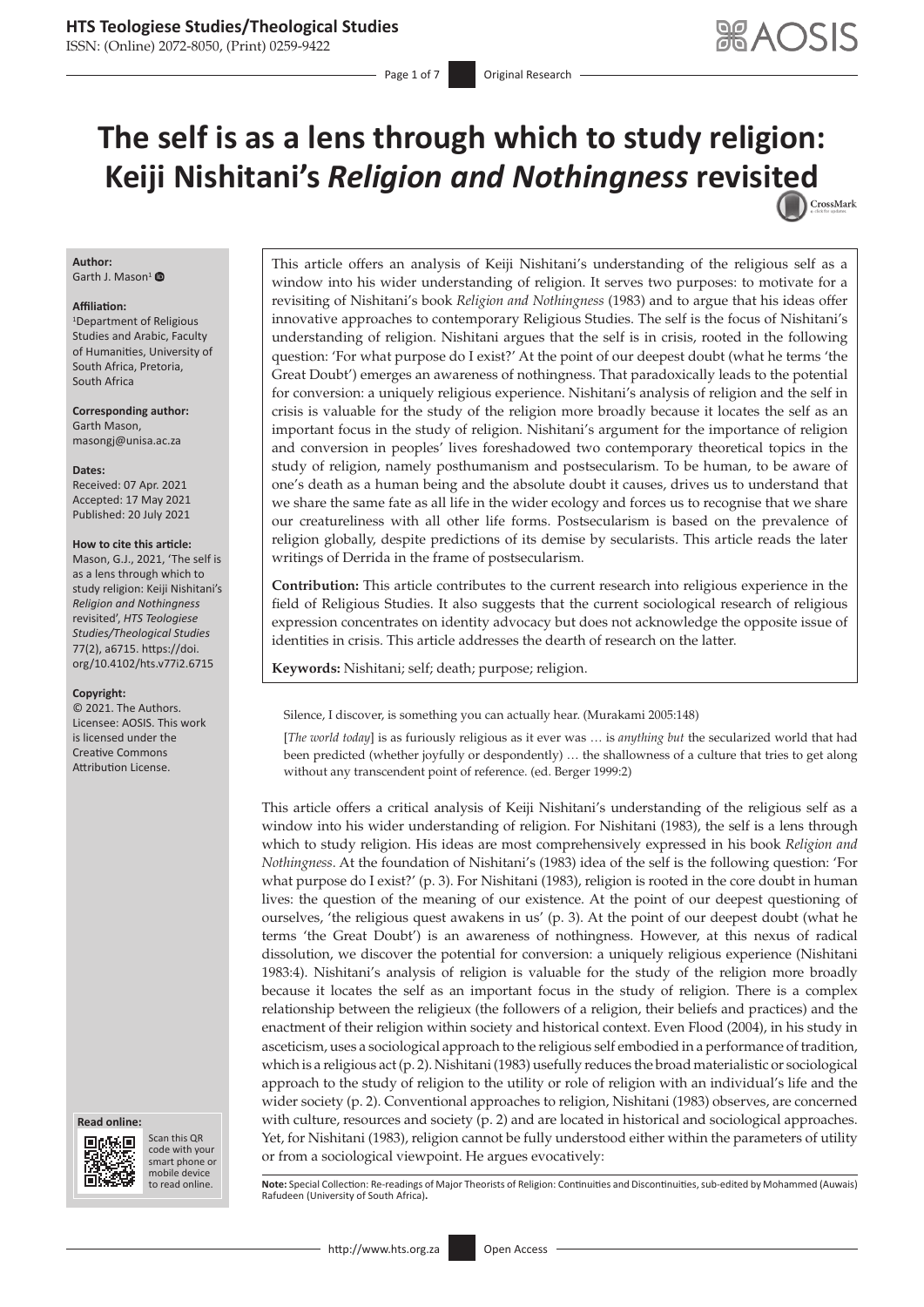Our ordinary mode of being is restricted to these levels of natural and cultural life. But it is in breaking through that ordinary mode of being and overturning it from the ground up, in pressing us back to the elemental source of life where life itself is seen as useless, that religion becomes something we need  $-$  a must for human life. (p. 2)

For Nishitani, although religion may not be as essential as food for survival, it is essential in another sense in that its content deals with the root questions of human existence, the purpose of life and its meaning. When daily existence, its activities and goals are stripped away, one perceives the fundamentals or the 'elementals' of existence as well as its purpose. Religion, for Nishitani, is primarily to provide purpose to human beings, not, however, in terms of formal aspects of religion. Rather, he argues that the religious self comes to understand the world, through a process of conversion, as immanently holy. Religion, for Nishitani, is neither philosophical, scientific nor social. Instead, it focusses on the individual's interaction with reality and the cosmos. At the core of this interaction, religion confronts death and its consequence: nihility (Nishitani 1983:3). Although our existences are filled with specific narratives and goals, all individual life comes to an end. Life, its very substance, comes in the end to nothing. This is the problem that religion deals with, according to Nishitani. The focus of religion is therefore unique. Philosophy may come closest to what religion is because of the proximity of philosophy's consideration of metaphysics, and yet religion's concerns reach beyond metaphysics, towards how we engage with the cosmos as intrinsic to our purpose or *telos*. It is indeed the case that Nishitani is influenced by existential philosophy; however, Nishitani argues that Sartre's sense of nothingness is situated on the side of the ego and never ventures beyond what he terms the 'bankruptcy of the Cartesian ego' (Nishitani 1983:33). Nishitani argues that religious concerns reach beyond the philosophy of what is, to the impact of the immediacy of reality on the self. An experience of this leads to conversion: a common subject of religious discourse. By this, he means more than the adoption of a belief system and its practices. Rather, he alludes to an 'ontological conversion' when the self encounters its essential state in relation to the cosmos (Nishitani 1983:4).

Nishitani's argument for the importance of religion and conversion in peoples' lives foreshadowed two contemporary theoretical topics in the study of religion, namely posthumanism and postsecularism. The resonance in his thinking with these two modern theories suggests that his writing should be reread in the light of these contemporary ideas. Like many posthuman thinkers, Nishitani reflects on the human experience of death, the ultimate end and unavoidable cessation of the personal human experience. In death and the study of death, humanism intersects with posthumanism. To be human, to be aware of one's death as a human being and the absolute doubt it causes, drives us to understand that we share the same fate as all life in the wider ecology and forces us to recognise that we share our creatureliness with all other life forms. This realisation is

most powerfully articulated by ecofeminist posthumanist theorists such as Astrida Neimanus (in eds. Asberg & Braidotti 2018:100), who muses on fluid identities and the radical non-purity of being, and Donna Haraway who considers the vastly interconnected web of all life (and technology) that leads to foregrounding sharing rather than othering (eds. Asberg & Braidotti 2018:199). For this reason, this article will focus on ecofeminist posthumanism as having the strongest resonances with Nishitani's thinking. Postsecularist theorists share feminist posthumanist concerns in that they recognise the elemental importance of religion for humans that speaks directly to experience and the need for a wider and deeper purpose, as does Nishitani. Postsecular thinking includes the later religiously influenced writings of Jacques Derrida (Abeysekara 2008; Blond 2002). In this article, I will consider the similarities between Derrida's writing and Nishitani's ideas. In the 20th century, secularist theorists argued that secularisation would limit the further development of religion and eventually would usher in the end of the need for religion. The two seminal secularist theorists in the late 20th century were Jürgen Habermas and Peter Berger. Notably, however, the same two theorists (Habermas and Berger) conceded in the late 20th century and early 21st century that religion had grown in global influence, specifically in terms of religious identity, contradicting their previous predictions. Habermas wrote his now-famous essay in 2008, entitled 'An awareness of what is missing: faith and reason in a post-secular age' (Habermas 2010 and in Watson 2014:2). Similarly, Berger (ed. 1999) argues, in the opening chapter in *The desecularisation of the world, resurgent religion of the world*, that religion has grown rather than declined globally. Church attendance in Western countries is still an integral part of cultural life, religious conflict has increased and religious fundamentalism has global influence. Postsecularism shines a spotlight on the importance of religion in peoples' lives. In this regard, the 'Spiritual But Not Religious' (SBNR) identifying phrase is significant in its foregrounding of spiritual experience and well-being (Carrette & King 2004). Nishitani also based his understanding of religion on importance of religion in people's lives in offering a conduit for purpose in life. Reading Nishitani alongside Derrida's later post-secularist writings supports my contention that Nishitani is important for contemporary studies of religion.

Nishitani's focus on the importance of religion in people's lives draws attention to religious experience. Recent studies in religion have emphasised the importance of religious experience and initiated a return to the writings of Rudolph Otto, William James, Albert Schweitzer and Friedrich Schleiermacher, to the point where Krech (2020:100) refers approvingly to Schleiermacher's assertion that religion 'is neither thinking nor acting, but intuition and feeling'. In addition, the study of religious experience, particularly that of James (1902), opened the study of religion to investigating subjective spiritual experience and renewed interest in mysticism (Oliver 2009). James' roots in Psychology also, consequently, helped innovate research into the psychology of religion.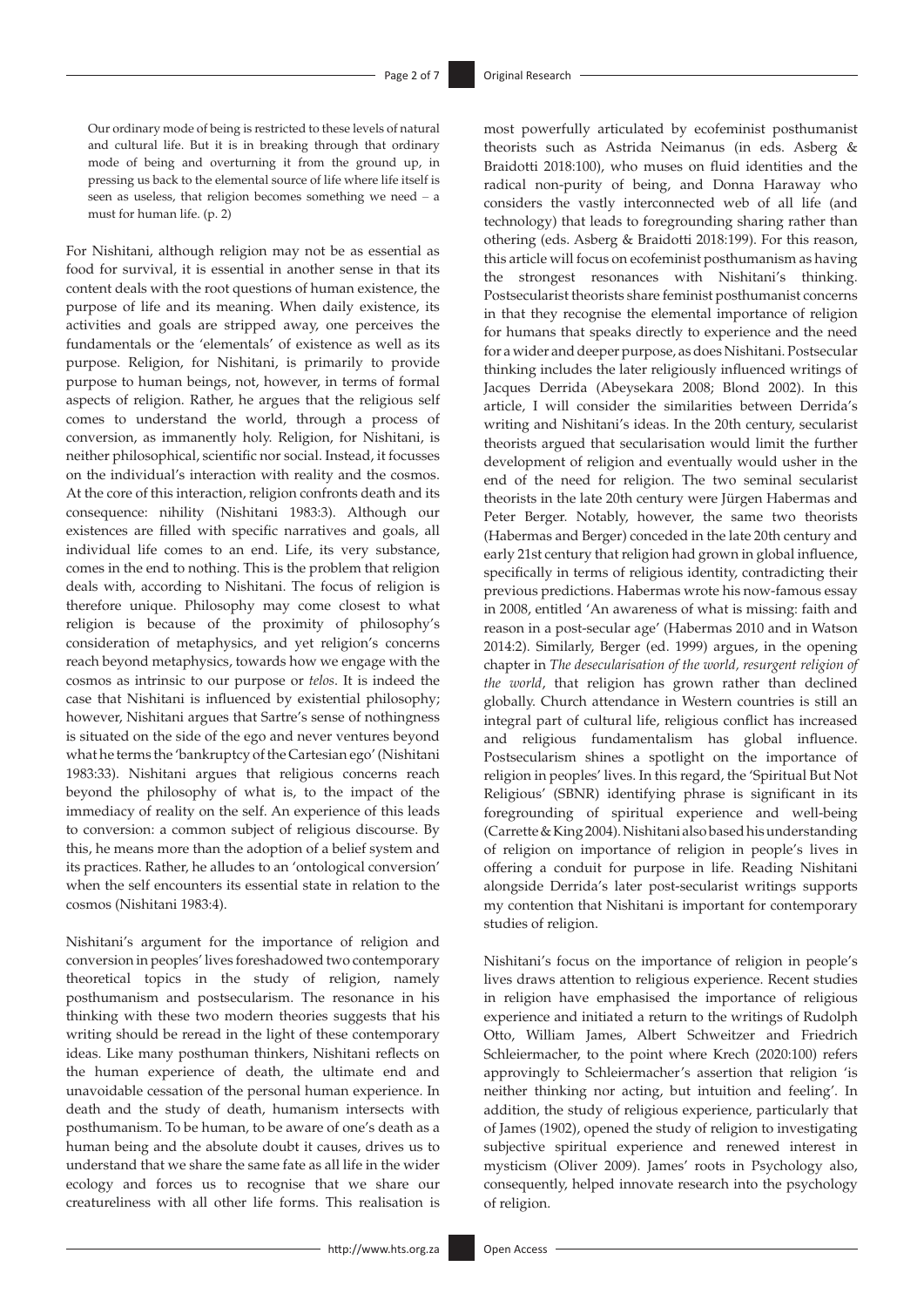The study of religion from the perspective of experience rather than rationality leads to a focus on the self and being. In both Eastern and Western studies of religion, the self and being have long been studied. For example, Carroll (2007) writes in *The Existential Jesus* that the Western study of being is locatable in the quest to understand the earliest representation of Jesus in the Gospel of Mark and its foundation texts. Thus begins the quest of the Western psyche (Carrol 2007:1). The Gospel of Mark is particularly relevant because its representation of Jesus opens to his selfdoubt in accomplishing his mission (Carrol 2007:1). The earliest expressions of soul and being are found in Vedic literature (*Bṛihadārnyanaka Upanișad* 1965:1). But what Nishitani points out is that the bridge between Eastern and Western notions of being is not as circuitous as it might appear. Nishitani's (1983) book *Religion and Nothingness,*  although Zen in perspective, draws eclectically from Freud, Dostoyevsky, Sartre, Nietzsche and Christianity to explain his concept of the 'Great Doubt' brought on by the experience of nothingness at the foundation of the self (p. 4)*.* Nishitani's emphasis on the experience of self and being links to the contemporary theories of postsecularism and posthumanism in that both theories explore the meaning of being in the present and the future.

After establishing that Nishitani's writing should be considered along with modern theories such as ecofeminist posthumanism and postsecularism, I will argue that Nishitani has much to offer contemporary Religious Studies. Recent Religious Studies tends to follow a sociological perspective that emphasises context and the assertion of religious identity. Crucial to Nishitani's understanding of religion is, however, the conversion of being that is inextricably linked to the radical experience of self-doubt. Nishitani provides a significant alternative view of religious identity as identity in crisis. In this regard, religion is the perfect conduit to examine existential doubt and subsequent conversion. Conversion is not a focus of philosophy, but the idea of conversion is embedded in religious world-views, especially where the experience of nullity gives way to an experience of conversion to a new being. For this reason, I argue that Nishitani has specific value to offer to Religious Studies in the present and the future, particularly in relation to the understanding of conversion and religious identity crisis. Nishitani is presenting a more experientially based idea of conversion than the normative understanding that denotes an adoption of or change to a particular religious belief system that is accompanied by a changed identity. Nishitani's understanding of conversion is linked to his Zen belief when the ego simultaneously experiences its dissolution and the opening up of the wider locus of nothingness that is the basis of all reality. The death of the ego, for Nishitani (1983), heralds 'heaven and earth becoming new' (p. 21).

Religious Studies (perhaps even more than Philosophy) has recently taken an interest in the experiences of self and selfeffacement (Krech 2020:100). In the light of this shift, it behoves us to explore Nishitani's unique focus on the

elemental issues of human purpose, conversion and death within religion. At the point where egocentricity collapses, Nishitani (1983) claims, religion nurtures personally supportive elemental reflections on death and living. But, crucially, religion must be understood from the phenomenological and individual perspective of the person asking questions of life's purpose:

[*I*]t is a mistake to ask 'What is the purpose of religion for us?' … It is a question that must be broken through by another question coming from within the person who asks it. There is no other road that can lead to an understanding of what religion is and what purpose it serves. (p. 2)

I agree with Nishitani that the study of religion has the most suitable lexicon and critical lens to study the elemental quests for human purpose and conversion (arguably also within the wider conceptual framework of spirituality). Defining elemental thought is difficult but is the proper field of Religious Studies scholars. For Nishitani (1983), elemental thinking is occasioned by the experience of nihility in the face of death or non-existence, which drives wedges between our normal daily thoughts. He asserts that it:

[*R*]enders meaningless the meaning of life. We become a question to ourselves ... It emerges from the ground of our existence and that very existence has become a question. (p. 4)

At this point, conversion is possible because the individual's understanding of the self reaches an extraordinary depth. Egocentricity dissolves and we stop asking about the *use* of things for us; instead, we ask 'for what *purpose* we ourselves exist. Only when we stand at this turning point does the question "What is religion?" really become our own' (Nishitani 1983:4 and 5). Breaking the chains of selfcentredness and opening the horizon onto broad experience of life is a uniquely religious act. From a completely different cultural tradition, Schweitzer (1956), who founded his ethics on elemental thought, comments on the elemental nature of 'Reverence for life':

Elemental thinking is that which starts from fundamental questions about the relations of man to the universe, about the meaning of life, and about the nature of goodness. (p. 260)

Both Schweitzer and Nishitani argue that conversion emerges from within the self's quest to find meaning. It is, according to Nishitani (1983), a religious quest (p. 3). To understand religion, instead of asking the use of religion, Nishitani (1983) maintains that religion must be understood as an indelible necessity when our very lives become a 'question to ourselves' (p. 3), and the religious quest emerges within the self. Religion, paradoxically, allows for the affirmation of the deepest experience of oneself, which is often related to experiencing the divine (or, in Zen Buddhism, nothingness [*śūnyatā*]), whilst simultaneously forgiving the constructed egoic self for its original sin (in Zen Buddhist terms, *tanhā* [selfish desire]). The nexus of this contradiction emerges, for Nishitani, in the 'Great Doubt': when the egoic self radically questions its own substance, it simultaneously opens to wider creative impulses of life. The self then becomes deeply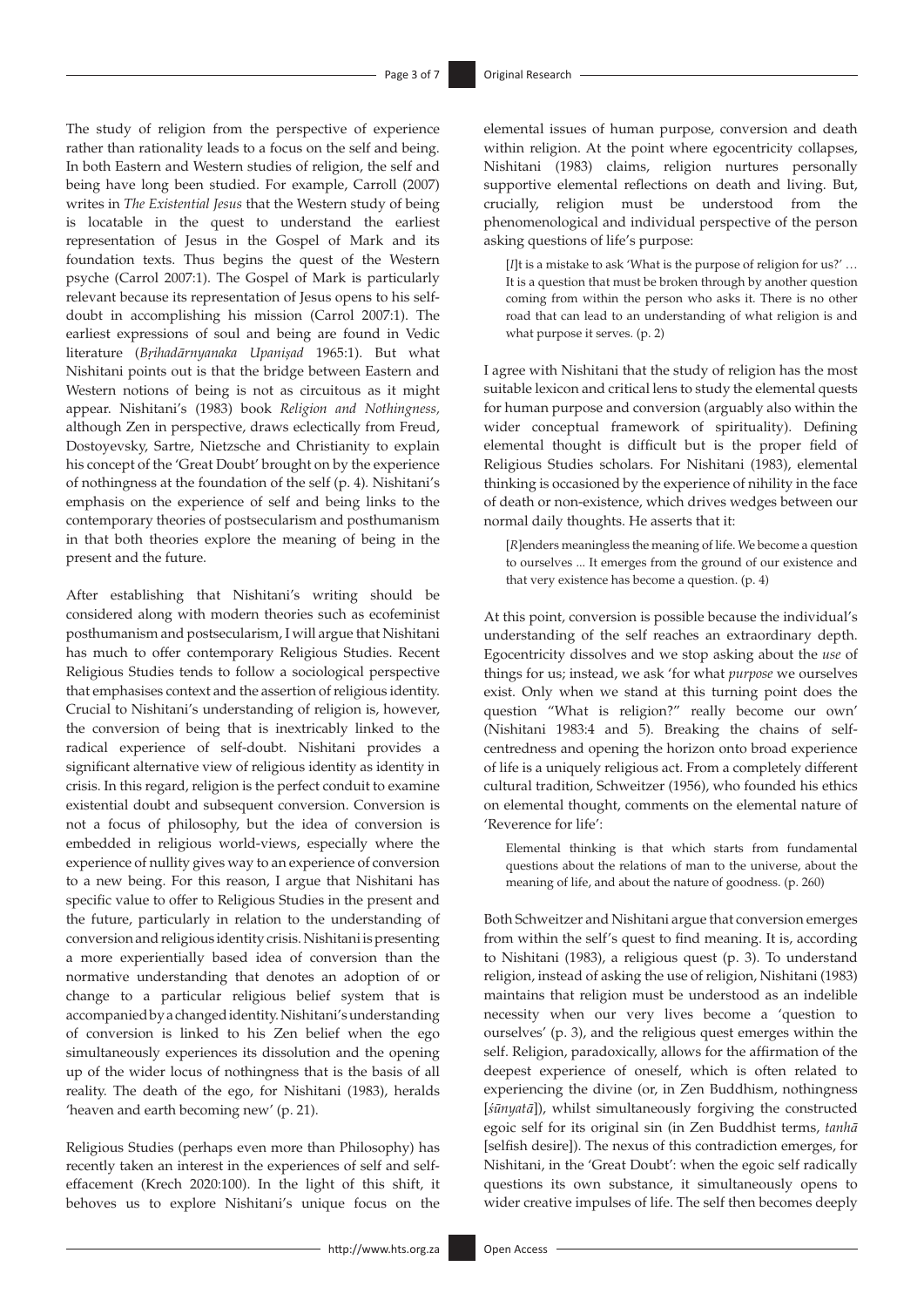aware of its erroneous thinking as it becomes most aware of the possibility of redemption within a far wider apprehension of life experience (Nishitani 1983:41, 42). The widest experience of reality, which Nishitani (1983), despite being a Zen Buddhist, refers to as God, is a fundamentally impersonally personal (personally impersonal) experience (p. 41) (it would seem for Nishitani that at this deep level of self the personal and impersonal are indistinguishable). This creativity, rooted in the depth of the self, permits the 'sin' of egoic thinking and also ultimately pardons it (Nishitani 1983:44). This is the basis for religious conversion. Its very nature, Nishitani suggests, is inherently religious because to banish it would be to banish the self's core life force and creativity: an impossibility. Despite Nishitani's adherence to Zen Buddhism that excludes any belief in divinity, he affirms that the experience of emptiness paradoxically gives rise to the misconceived egoic self or in theological terms God allows evil to exist because everything is created equally *ex nihilo* (Nishitani 1983:44).

The omnipresence of emptiness or God (Nishitani uses these terms as synonyms), which makes conversion possible, according to Nishitani, shares aspects of ecofeminist posthumanism that interrogates human/animal constructivism. For example, Lynda Birke and Tora Holmberg write (eds. Asberg & Braidotti 2018):

The category of 'human' is, ideologically, historically and practically contingent on separation from, yet dependent upon, non-humanity. Similarly, the category of 'animal' is multiple and gendered. Representations structure and are structured by normative narratives about humans, animals, nature and society ... In constructing an identity of 'animal', we produce human exceptionalism. (p. 120)

Ecofeminist posthuman theorists such as Birke and Holmberg reach beyond the human self to affirm connection with all life forms, from the largest to the microbial. This is similar to Nishitani (and Schweitzer) proposing the importance of elemental thought. In this regard, Nishitani draws a distinction between Buddhist nihilism and existential nihilism. Sartre's nothingness differs from Buddhist nothingness in that Buddhism asserts that emptiness itself must be emptied of substance to achieve an experience of absolute nothingness. Sartre, Nishitani (1983) argues, does not do this and consequently the nothingness he propounds remains locked in by egoic desire and categorisation. In absolute nothingness:

[*E*]verything is now truly empty, and this means that all things make themselves present here and now, just as they are, in their original reality. They present themselves in their suchness, their *tathatā*. (p. 34)

For both Nishitani and ecofeminist posthumanists, the more the self disinvests from the ego (which is gendered masculine), the more it is able to experience shared creatureliness.

Nishitani's thought also fits into a postsecular framework, particularly with postmodern theorists who bring religious thought into their writings, namely Emmanuel Levinas and

Jacques Derrida. Derrida's (2005) essay *The politics of friendship* is founded on the equivocal notion of 'perhaps'. The indefinite relation of the self and the other, Derrida (2005) writes:

What is going to come, *perhaps*, is not only this or that; it is at last the thought of *perhaps* itself. The *arrivant* will arrive *perhaps*, for one must never be sure when it comes to *arrivance*; but the *arrivant* could also be the *perhaps* itself, the unheard-of, totally new experience of the *perhaps*. Unheard-of, totally new, that very experience which no metaphysician might yet have dared think. (p. 29)

For Derrida, *perhaps* – the possibility of a longed-for arrival of a friend – is the source of pleasure itself, even more than the arrival will be when it finally happens. So, the condition of possibility of a meaningful connection with the other is itself, the fulfilment of the desire for that connection. This suggestion by Derrida of the resolvability of the borders between self and other resonates of what Nishitani refers to as the 'Great Doubt', for not only is the doubt in the collapse of a substantial self in death, but there is also a condition of possibility of the cessation of the egoic self in relation to the other. For both Nishitani and Derrida, the self and the other are fluid and open. In Derrida's use of 'perhaps' two processes come into play. The first is the facticity of a happening that has causal origins and consequences. In time, things and events have an undeniable existence. The second process is that of things and events emerging and becoming. There is an emerging into actuality, filled with error, initial attempts, the meeting between the self and the *arrivant* emerging. There is the fluidity of life, its interconnectional and multifaceted causality (Derrida 2005:17). Derrida argues that under such fluid conditions, theological truth cannot occur as a revelation in time. Instead, he confutes the Heideggerian concept of *theion* (unaccountability) or theiology as a possible alternative. Here Derrida (2005) gestures towards the potential *revealability* of events and relationships in and through the process of time (p. 19). But Derrida then takes the question a step further towards a horizontal religious ethics by suggesting that there may be an alternative to choosing between theology and theiology. Drawing from Aristotle's *Ethics* and Nietzsche's *Human all too human*, he argues that love between people has two attributes: knowledge and action (loving). The two attributes are allied in the interpersonal bond of love (Derrida 2005:8,9) and, within this indelible bond, there is belonging to friendship or communities (p. 80). Loving within the realm of 'perhaps' requires faith in the novelty of the *arrivant* (p. 29). One loves despite uncertainty. All decisions are accidental within the context, forsaking the autonomous self (p. 68) and yet in faith (p. 21, 40) and in the face of 'perhaps', we love and take responsibility for the other before our own needs. It is in the awareness of the unknowability of the other that we extend our faith. Derrida (2005) writes:

And here, once again, a 'perhaps' arrives to spread disquiet in the opposition itself. The 'perhaps' carries away the extreme alterity, the possibility of this other end, this term which structures no less the antidemocratic provocation, and results in there never being 'enough to say' or 'enough to silence'. (p. 40)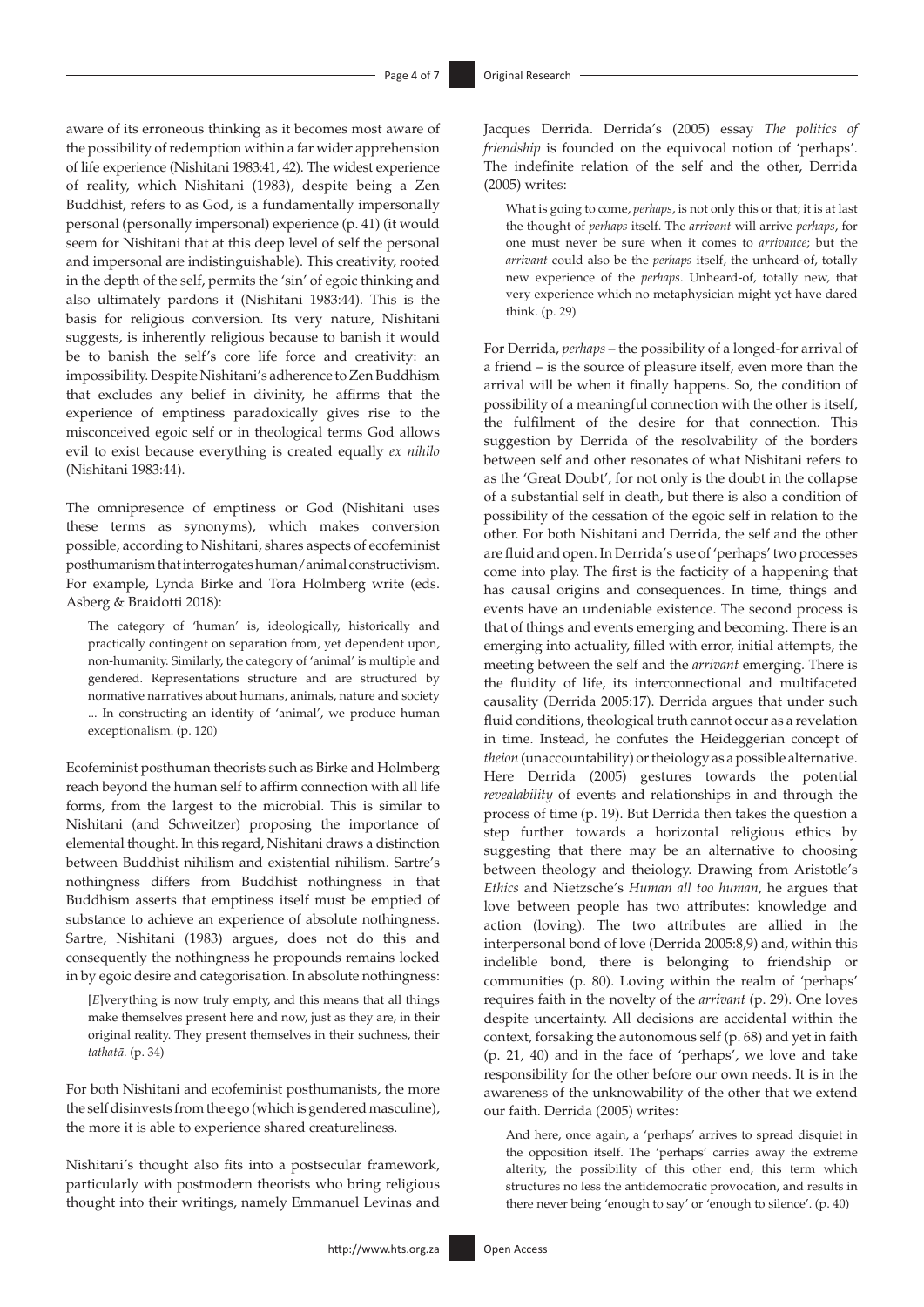Derrida's belief in the unknowable other (*arrivant*) is even more assuredly religious in Levinas' (1969, 1999) writings when he describes the other as transcendent, whose needs and recognition we must hold above our own. In his two works, *Alterity and transcendence* and *Totality and infinity*, Levinas argues that the relation between self and the other is a transcendence of the 'I' into the space of the 'other' in its complete alterity. Levinas (1999) resonates with Nishitani when he writes of 'the conversion of the for-itself into a responsibility for-the-other' (p. 35). For Nishitani (1983), at the point of 'Great Doubt' all things become real including the root cause of the ego. He writes:

At the same time, the *cogito* of Descartes did not pass through the purgative fires in which the ego itself is transformed, along with all things, into a single Great Doubt. The *cogito* was conceived of simply on the field of *cogito*. This [*is*] why the reality of the ego as such could not but become an unreality. Only after passing through those purgative fires and breaking through the nullity that makes itself present at the ground of the ego, can the reality of the *cogito* and the *sum*, together with the reality of all things, truly appear as real. Only then can this reality be actualized and appropriated. (p. 19)

Whilst Nishitani argues for an other-directed spiritual experience as Derrida and Levinas do, he remains within the tradition of Zen Buddhism. In this sense, he is not a postmodern thinker. For him, there is closure in the event of death, and the study of religion is the closest humanity can get to grappling with the unanswered questions of human existence. Do religions fail in terms of how they are able to negotiate the most important question of existence: Why am I here and where am I going? Nishitani does not think so. If we explore religion from the perspective of nothingness, as Nishitani does, we understand how the study of religion takes humanity to the limits of knowledge. He explains this in human terms through the Buddhist concepts of *dharma faith* and *human faith* directed to all sentient beings (Nishitani 1983:26).

In contrast to postmodern ideas of the self as open and nonautonomous, the elemental self is not founded on hermeneutics. Elemental knowledge emerges when the ego's ideas of knowledge subside. What emerges is not knowledge as certainty – what the ego wants – but rather 'Great Doubt'. It does not attempt to create order or systems: it is at peace with the great unknowing. For Derrida, meaning is openended, as indicated by his use of the word 'perhaps': there is no closure to meaning. For Levinas, the self opens to the other. To fully grasp the other, the self needs to cease imposing meaning onto the other, and self and other must engage in a never-ending dialogue, which both Levinas and Derrida agree on.

Similarly, Nishitani argues that consciousness is rooted in the egoic self that always interprets the world subjectively; for him, religion approaches humanity from a radical standpoint that is not embedded in egoic consciousness. Rather, the knowledge of religion is rooted in elemental thought, where one does not differentiate between the self

and the other, but has an immediate awareness of elemental material (Nishitani 1983:35). If there is a function of religion, it is to take a person out of their ego-centredness and to recognise life, soul and spirit in the other. In this, he resonates with the thinking of Schweitzer (1955), Buber (1958) and Levinas (1999).

Whilst there is resonance between Nishitani's writings and the modern theoretical trends of ecofeminist posthumanism and postsecularism, which aligns him with contemporary thinking, his ideas provide the study of religion with valuable new perspectives on the religious self. There is a contradiction at the root of the religious self. In the first place, in adhering to certain vows and laws, the religieux identifies with a particular group or religion and the cultural expression of a religion that gives identity through practice and belief. On the other hand, the enactment of religious beliefs is often directed towards the universal; for example, the enactments of forgiveness, compassion and love are universal values. I argue that Nishitani's focus on identity in crisis brings a fresh understanding to this contradiction in analysis of religious conversion.

The study of religion from social or cultural frames of reference links concerns of religion with materiality (cf. Chidester 1996; Cresswell 2013; Strijdom 2014). Sociological studies in religious studies lend themselves to studies of religious/cultural identity, the contextual analysis of religion in society and social forms of religious expression. As Nishitani avers, sociological studies of religion provide studies of the role of religion in society. One of the consequences of the social justice movement is to highlight difference and othering, which are very important for the assertion of religious identity. Nishitani would, however, argue that such religious/cultural studies are bound in egoic consciousness. They cannot analyse the nature or roots of conversion or the interiority of the religious quest. Such studies require the analytical tools to study the religious self, such as employing the concept of elemental thought. However, what would a study of religion from an elemental point of view entail? Although sociological studies of religion affirm identity and identity politics, Nishitani offers some clues to what an elemental study of religion comprises. He (1983) focusses on identity in crisis, drawing on Buddhism's critique of the egoic identity and Christianity, specifically Pauline and Jesus' teachings of the dissolution of identity:

The love of which Jesus speaks is just such a sword: 'For whoever would save his life will lose it, and whoever loses his life for my sake will find it' (Matt. 16:25) …. When St Paul speaks being 'inspired by God' (2 Tim. 3:16) he does not mean that we have the Holy Spirit breathed *into us*, but rather that our very being becomes 'God-breathed' through the breath (spiration) of God himself. (p. 28)

Nishitani (1983) also draws from Western thinkers who focus on the self in crisis. These include Jean-Paul Sartre (pp. 30–35), Fyodor Dostoyevsky (p. 48) and Sigmund Freud (p. xviii). These three writers also focus on the self assailed by questions of ultimate purpose. In fact, Nishitani (1983) returns to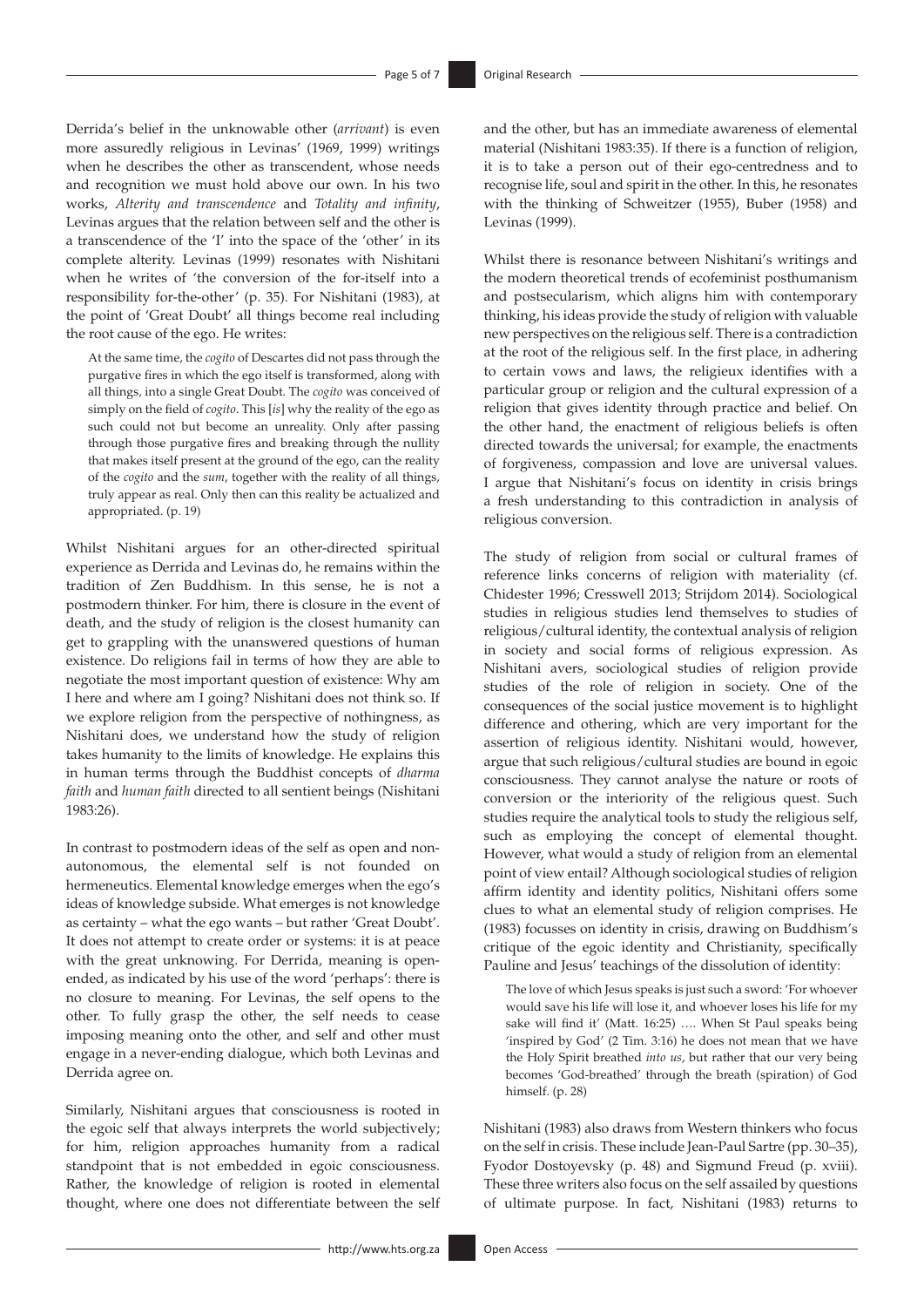Sartre's identification of radical doubt of the Cartesian ego (p. 31) to explain the self at the point of awareness of death and meaninglessness (p. 128). Although Descartes, however, established certainty for the ego in God, Sartre places the ego in a state of freedom founded on its own nothingness (Sartre 2005:458). Nishitani (1983) borrows the notion existential doubt from Sartre but sets it in a uniquely Zen concept of 'Great Doubt' that gives expression to the 'basic uncertainty regarding human existence in the world and the existence of the self and others, as well as the suffering that this gives rise to …' (p. 16). In designating this existential doubt 'Great', Nishitani (1983) alludes to the heightened mode of being where consciousness honestly confronts its own nihility and moves out of egoic consciousness to be 'suspended in nothingness' alongside all beings. (p. 31). It is in his recognition of this heightened mode of existence that Nishitani (1983) shows alertness to the distinction between the study of the function of religion and the necessity of religion as an expression of deep needs of humanity (p. 2) that will add to the complexity and richness to the study of religion.

Rather than viewing individuals as products of social, economic and political forces, Nishitani describes people as expressions of elemental forces, similar to what Schopenhauer refers to as 'Will' (in pessimistic terms); what Hinduism refer to as *tman* (in optimistic terms); or what African religion calls *seriti* (the subtleties of living that provide meaning and dignity to life). These terms cannot find a place in the studies of religion that employ a sociological lens. Rather, from a sociological perspective, people are constructed by forces, race, class, ethnicity and so on. The employment of elemental thought as a research tool in the study of religion need not mean a return to an uncritical pre-modern mindset. Rather, elemental can imply what Nishitani (1983) refers to in Zen Buddhist terms as turning 'the light to what is directly underfoot' (p. 4). By this he means a moment of lingering that exposes the 'meaninglessness of daily activities that lies in wait at the bottom of those very engagements' but paradoxically it is looking at what lies underfoot that brings meaning to life (Nishitani 1983:4). Such studies will need to employ more subtle tools of analysis to reveal how identities in crisis rediscover purpose. The study of religion from an elemental standpoint cannot use what Nishitani (1983) refers to as egoic consciousness that perceives things in their usevalue (p. 1). It is an epistemology constructed from doubt rooted in *existence* stripped of Cartesian egoic consciousness, which buffers one against the vulnerability of not knowing*.*  For Nishitiani (1983), religion is precisely the opening to elemental depth of the self that is based on fundamental doubt. In his particular Zen style, he explains:

[*I*]n order for it [*one's life as question*] to become a *real* question, one that is asked with the whole self, body and mind, it must be returned to reality itself. (p. 6)

For Nishitani, the lexicon of religion is that of the elemental self. To understand religion is to perceive humanity's crisis of meaning and purpose and the deep psychological/ elemental forces that can bring meaning into the lives of people (Nishitani 1983:5). It is challenging to find words to explain these elemental forces because one is dealing with the immediacy of experience and feeling that occurs at the limits of knowledge – what Nishitani refers to as *Existenz* and seems analogous to what Derrida writes of in terms of the fluid immediacy of life that results in there never being 'enough to say' or 'enough to silence' (Derrida 2005:40).

If we are to grasp the significance of what postsecularism observes in contemporary societies of the prevalence of religion, I argue (and Nishitani would concur), we require a new language that 'metaphysicians might not yet have dared think' (Derrida 2005:29) as Derrida writes about the deepest elemental forces of the self. Similarly, ecofeminist posthumanist theorists write of deep interconnectedness of bios or life. Although we are culturally embodied, we are also deeply set within the wider ecology, a fact that the binarism of Western thought conceals. As ecofeminist posthumanists, Lynda Birke and Tora Holmberg write, '[*i*]n constructing an identity of "animal", we produce human exceptionalism' (in eds. Asberg & Braidotti 2018:120). It is indeed in the realisation of a need for a new metaphysic that does not privilege closed systems of meaning over otherness that Nishitani, the later Derrida writings and ecofeminist posthumanists find resonance. In terms of the latter realisation, this article needed to be written in less scientific and more explorative mode allowing for the constituents of a new metaphysic to be teased out.

In Nishitani's turning a sharp focus onto life lived with immediacy and a continuous awareness of death to find meaning and purpose, he forces us to consider our creatureliness from its widest possible ecological framework. A language that can explore the elemental aspects of religion must explore the qualities inherent in religions.

This article has critically explored Nishitani's understanding of religion as lens into investigating the egoic self, its demise and conversion to a new mode of being. Nishitani's ideas blend in appropriately with current theories of postsecularism and ecofeminist posthumanism. In looking at echoes of Nishitani's thinking in Derrida's (2005) later writings (as an example of postsecularism) and ecofeminist posthumanist writers such as Asberg and Braidotti (eds. 2018), we can see possible ways in which elemental knowledge can be employed in the study of religion. At the foundation of the self is nothingness and this is the nexus of the spiritual experience of the self when the divine or reality becomes apparent to human awareness, according to Nishitani. The contemplation of the soul once was the territory of philosophy and theology when the divide between theology and philosophy was much more porous. Religious Studies could learn from Nishitani's focus on the religious self because of its universal coverage of all religions and its focus on religion from a human perspective, rather than a divine approach as in theology. Ultimately, I argue that Nishitani's understanding of religion as